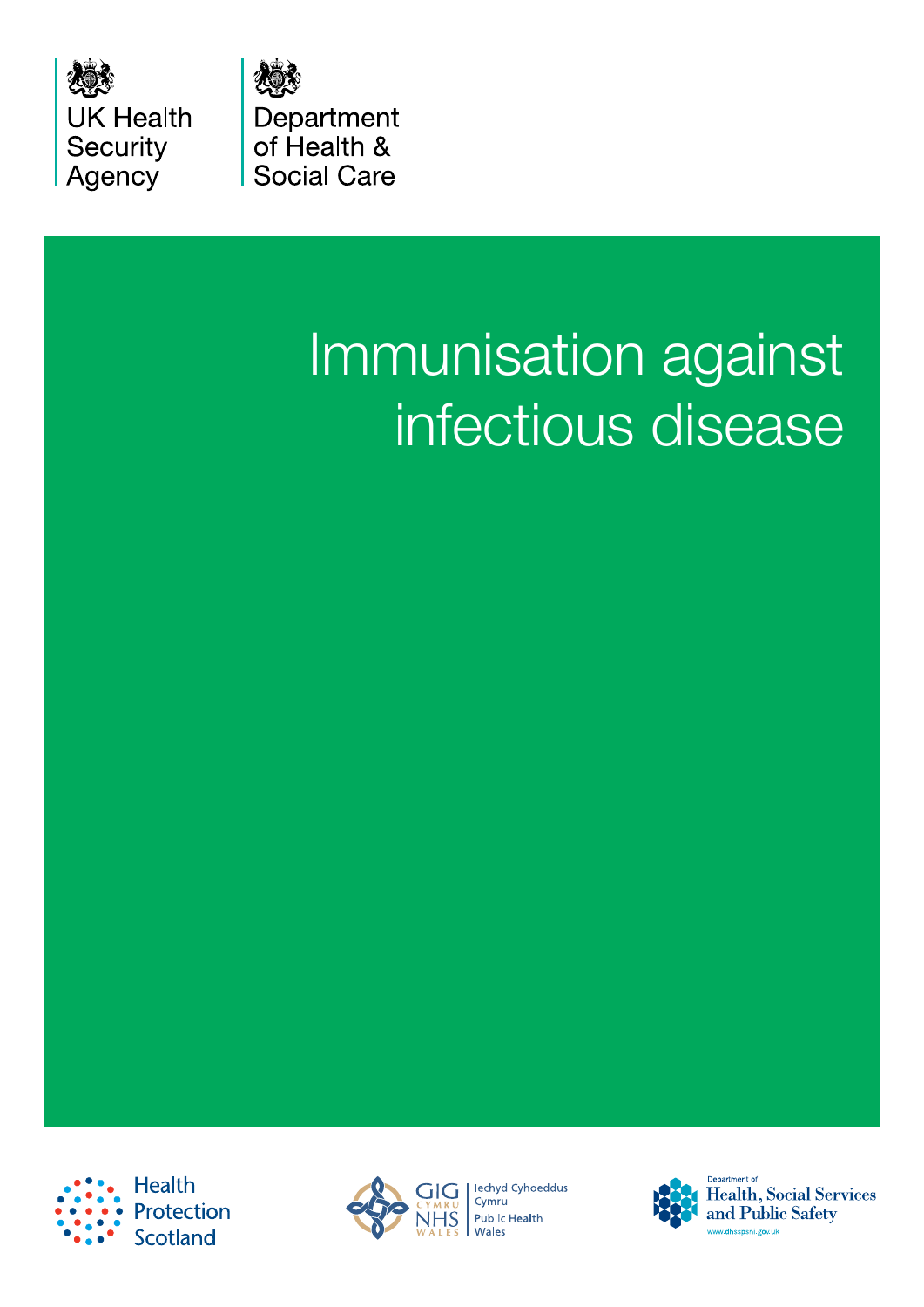## Immunisation against infectious disease

Edited by

#### Dr Mary Ramsay BSc MB BS MRCP MSc MFPHM FFPHM

Consultant Epidemiologist UK Health Security Agency

First published in 2006 as *Immunisation against infectious disease* by The Stationery Office, and popularly known as the 'Green Book', this publication is now available as individual chapters via the Immunisation section of the GOV.UK website and not in printed form. These chapters are updated as necessary to reflect the current policies and procedures as advised by the Joint Committee on Vaccination and Immunisation.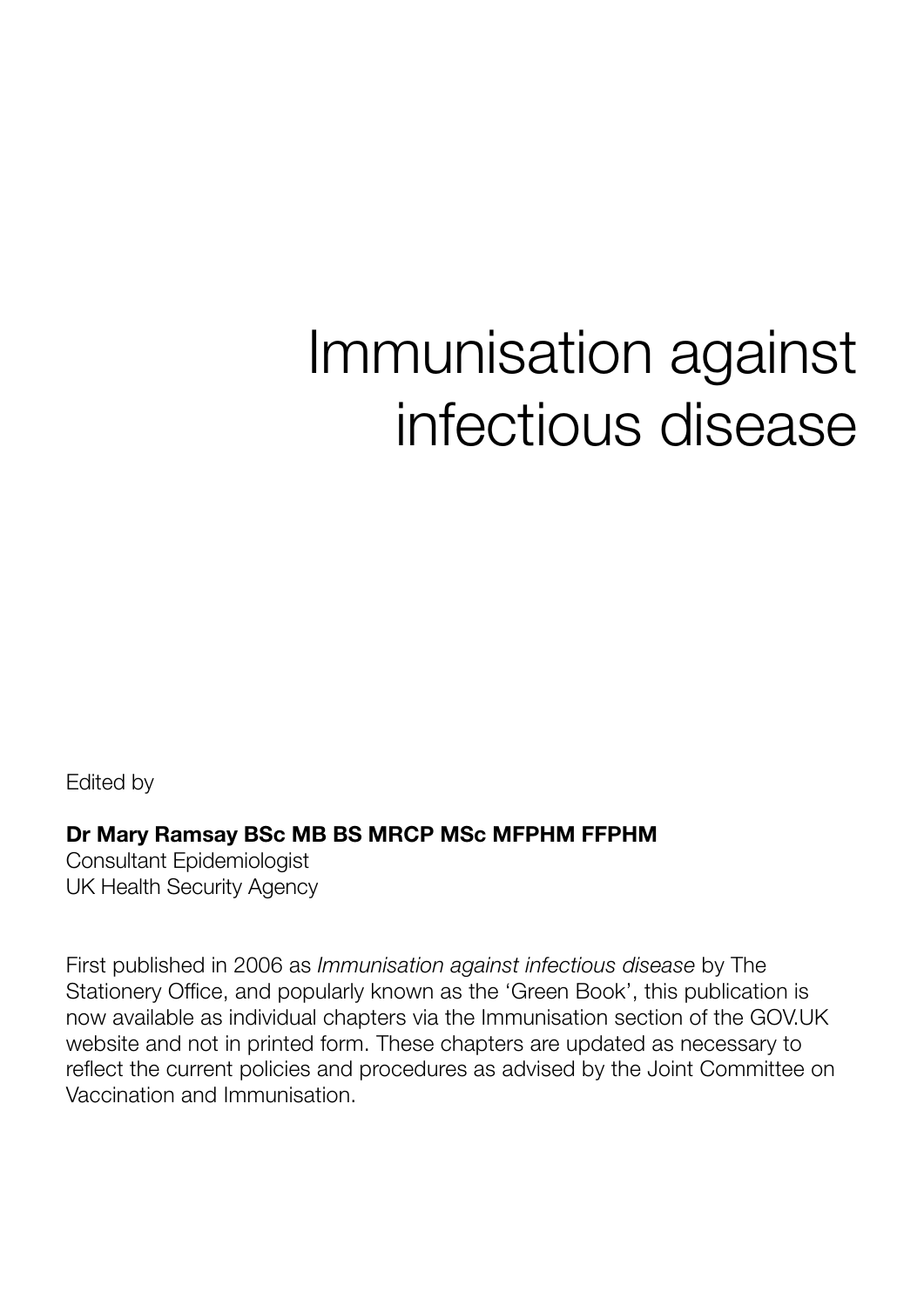### **Contents**

#### Part 1: Principles, practices and procedures

| Chapter 1: | Immunity and how vaccines work                                 |
|------------|----------------------------------------------------------------|
| Chapter 2: | Consent                                                        |
| Chapter 3: | Storage, distribution and disposal of vaccines                 |
| Chapter 4: | Immunisation procedures                                        |
| Chapter 5: | Immunisation by nurses and other health professionals          |
| Chapter 6: | Contraindications and special considerations                   |
| Chapter 7: | Immunisation of individuals with underlying medical conditions |
| Chapter 8: | Vaccine safety and adverse events following immunisation       |
| Chapter 9: | Surveillance and monitoring for vaccine safety                 |
|            | Chapter 10: Vaccine Damage Payment Scheme                      |
|            | Chapter 11: Immunisation schedule                              |
|            | Chapter 12: Immunisation of healthcare and laboratory staff    |

#### Part 2: The diseases, vaccinations and vaccines

- Chapter 13: [Anthrax: chapter 13](https://www.gov.uk/government/publications/anthrax-the-green-book-chapter-13)
- Chapter 14: [Cholera: chapter 14](https://www.gov.uk/government/publications/cholera-the-green-book-chapter-14)
- Chapter 14a: [COVID-19 SARS-CoV-2: chapter 14a](https://www.gov.uk/government/publications/covid-19-the-green-book-chapter-14a)
- Chapter 15: [Diphtheria: chapter 15](https://www.gov.uk/government/publications/diphtheria-the-green-book-chapter-15)
- Chapter 16: [Haemophilus influenzae type \(Hib\): chapter 16](https://www.gov.uk/government/publications/haemophilus-influenzae-type-hib-the-green-book-chapter-16)
- Chapter 17: [Hepatitis A: chapter 17](https://www.gov.uk/government/publications/hepatitis-a-the-green-book-chapter-17)
- Chapter 18: [Hepatitis B: chapter 18](https://www.gov.uk/government/publications/hepatitis-b-the-green-book-chapter-18)
- Chapter 18a: [Human papillomavirus \(HPV\): chapter 18a](https://www.gov.uk/government/publications/human-papillomavirus-hpv-the-green-book-chapter-18a)
- Chapter 19: [Influenza: chapter 19](https://www.gov.uk/government/publications/influenza-the-green-book-chapter-19)
- Chapter 20: [Japanese encephalitis: chapter 20](https://www.gov.uk/government/publications/japanese-encephalitis-the-green-book-chapter-20)
- Chapter 21: [Measles: chapter 21](https://www.gov.uk/government/publications/measles-the-green-book-chapter-21)
- Chapter 22: [Meningococcal: chapter 22](https://www.gov.uk/government/publications/meningococcal-the-green-book-chapter-22)
- Chapter 23: [Mumps: chapter 23](https://www.gov.uk/government/publications/mumps-the-green-book-chapter-23)
- Chapter 24: [Pertussis: chapter 24](https://www.gov.uk/government/publications/pertussis-the-green-book-chapter-24)
- Chapter 25: [Pneumococcal: chapter 25](https://www.gov.uk/government/publications/pneumococcal-the-green-book-chapter-25)
- Chapter 26: [Polio: chapter 26](https://www.gov.uk/government/publications/polio-the-green-book-chapter-26)
- Chapter 27: [Rabies: chapter 27](https://www.gov.uk/government/publications/rabies-the-green-book-chapter-27)
- Chapter 27a: [Respiratory syncytial virus: chapter 27a](https://www.gov.uk/government/publications/respiratory-syncytial-virus-the-green-book-chapter-27a)
- Chapter 27b: [Rotavirus: chapter 27b](https://www.gov.uk/government/publications/rotavirus-the-green-book-chapter-27b)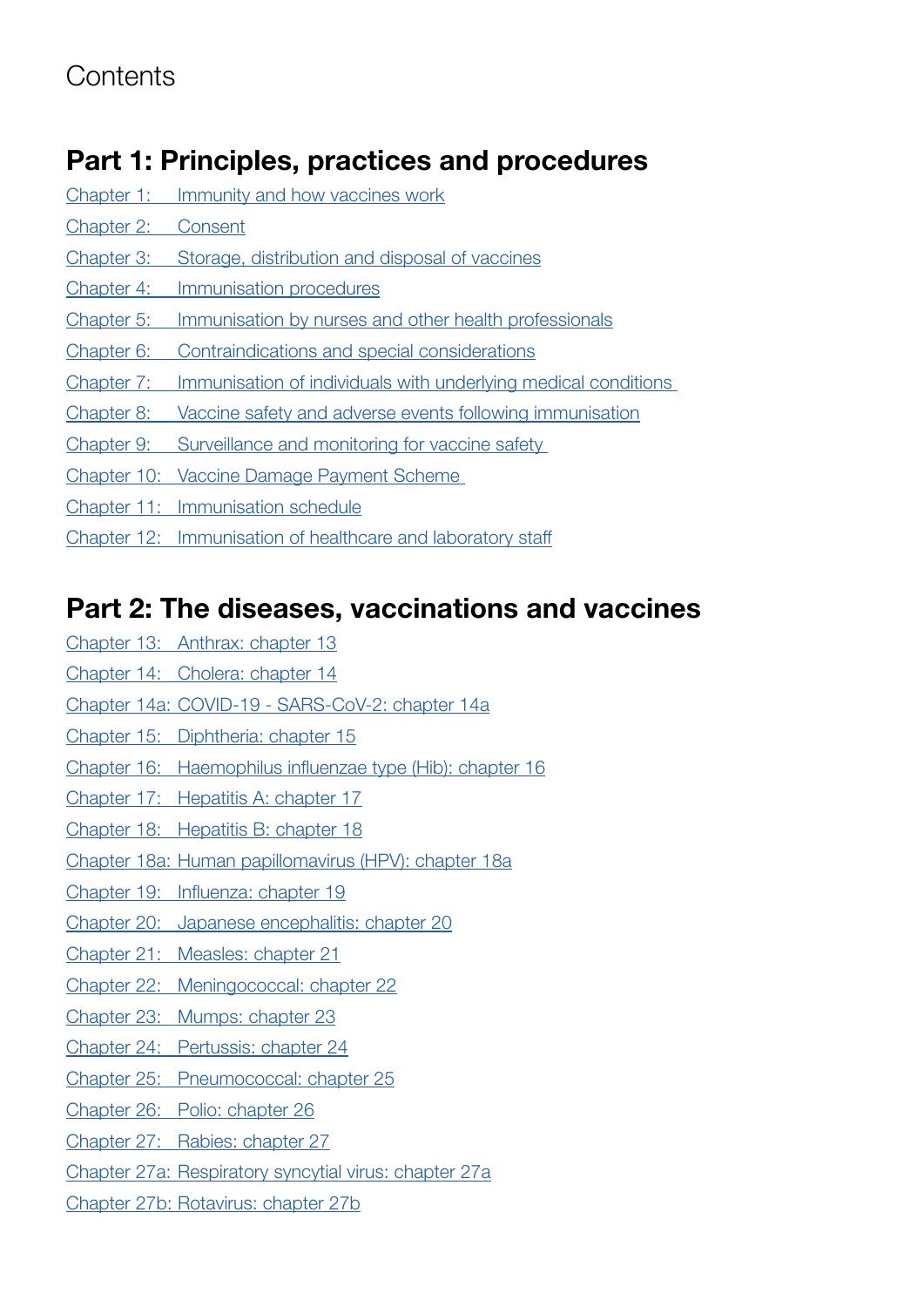Chapter 28: [Rubella: chapter 28](https://www.gov.uk/government/publications/rubella-the-green-book-chapter-28) Chapter 28a: [Shingles \(herpes zoster\): chapter 28a](https://www.gov.uk/government/publications/shingles-herpes-zoster-the-green-book-chapter-28a) Chapter 29: [Smallpox and vaccinia: chapter 29](https://www.gov.uk/government/publications/smallpox-and-vaccinia-the-green-book-chapter-29) Chapter 30: [Tetanus: chapter 30](https://www.gov.uk/government/publications/tetanus-the-green-book-chapter-30) Chapter 31: [Tick-borne encephalitis: chapter 31](https://www.gov.uk/government/publications/tick-borne-encephalitis-the-green-book-chapter-31) Chapter 32: [Tuberculosis: chapter 32](https://www.gov.uk/government/publications/tuberculosis-the-green-book-chapter-32) Chapter 33: [Typhoid: chapter 33](https://www.gov.uk/government/publications/typhoid-the-green-book-chapter-33) Chapter 34: [Varicella: chapter 34](https://www.gov.uk/government/publications/varicella-the-green-book-chapter-34) Chapter 35: [Yellow fever: chapter 35](https://www.gov.uk/government/publications/yellow-fever-the-green-book-chapter-35)

The [complete 2006 edition of The Green Book](https://webarchive.nationalarchives.gov.uk/20080818020739/http://www.dh.gov.uk/en/Publichealth/Healthprotection/Immunisation/Greenbook//DH_4097254) is available via The National Archives. This does not contain the latest chapter updates.